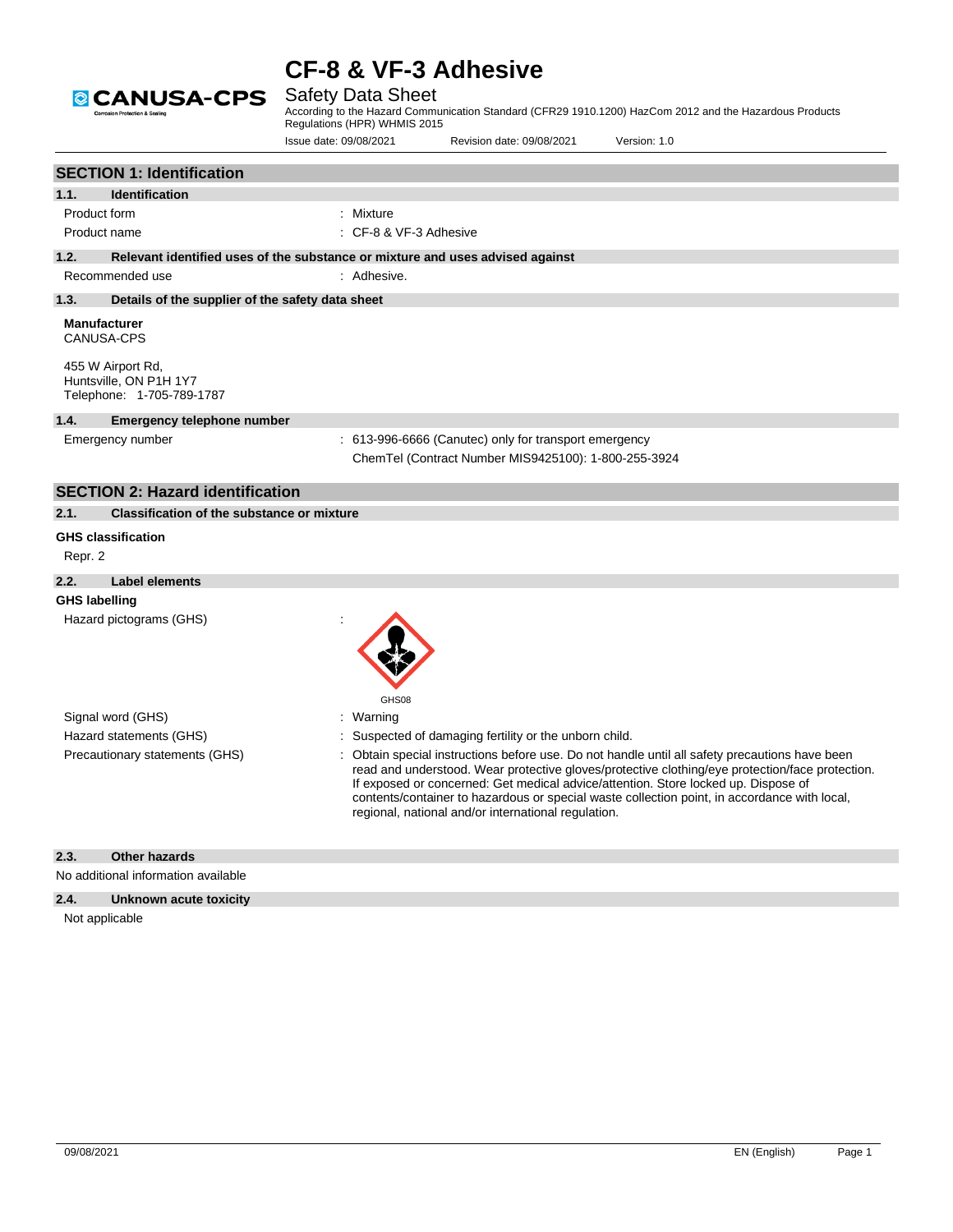## Safety Data Sheet

According to the Hazard Communication Standard (CFR29 1910.1200) HazCom 2012 and the Hazardous Products Regulations (HPR) WHMIS 2015

### **SECTION 3: Composition/information on ingredients**

#### **3.1. Substances**

### Not applicable

## **3.2. Mixtures**

| <b>Name</b>                                           | <b>Product identifier</b> | $\frac{9}{6}$ |
|-------------------------------------------------------|---------------------------|---------------|
| Distillates, petroleum, hydrotreated heavy naphthenic | (CAS-No.) 64742-52-5      | $1 - 10$      |
| Talc                                                  | (CAS-No.) 14807-96-6      | $3 - 7$       |
| Magnesite (Mg(CO3))                                   | (CAS-No.) 13717-00-5      | $3 - 7$       |
| 2.2'-Methylenebis(4-methyl-6-tert-butylphenol)        | (CAS-No.) 119-47-1        | $0.1 - ?$     |
| Magnesium oxide (MgO)                                 | (CAS-No.) 1309-48-4       | $0.1 - ?$     |
| Disodium carbonate                                    | (CAS-No.) 497-19-8        | $0.1 - ?$     |

**\*Chemical name, CAS number and/or exact concentration have been withheld as a trade secret**

### **SECTION 4: First-aid measures**

| 4.1.<br>Description of first aid measures                           |                                                                                                                                                                                                 |
|---------------------------------------------------------------------|-------------------------------------------------------------------------------------------------------------------------------------------------------------------------------------------------|
| First-aid measures after inhalation                                 | : If breathing is difficult, remove victim to fresh air and keep at rest in a position comfortable for<br>breathing. Get medical advice/attention if you feel unwell.                           |
| First-aid measures after skin contact                               | If skin irritation occurs: Wash skin with plenty of water. Obtain medical attention if irritation<br>persists.                                                                                  |
| First-aid measures after eye contact                                | : IF IN EYES: Rinse cautiously with water for several minutes. Remove contact lenses, if present<br>and easy to do. Continue rinsing. If eye irritation persists: Get medical advice/attention. |
| First-aid measures after ingestion                                  | : Do NOT induce vomiting unless directed to do so by medical personnel. Never give anything by<br>mouth to an unconscious person. Get medical advice/attention if you feel unwell.              |
| 4.2.<br>Most important symptoms and effects, both acute and delayed |                                                                                                                                                                                                 |
| Symptoms/effects after inhalation                                   | : May cause irritation to the respiratory tract.                                                                                                                                                |
| Symptoms/effects after skin contact                                 | : May cause skin irritation. Symptoms may include redness, drying, defatting and cracking of the<br>skin.                                                                                       |
| Symptoms/effects after eye contact                                  | : May cause eye irritation. Symptoms may include discomfort or pain, excess blinking and tear<br>production, with possible redness and swelling.                                                |
| Symptoms/effects after ingestion                                    | : May be harmful if swallowed. May cause gastrointestinal irritation, nausea, vomiting and<br>diarrhea.                                                                                         |
| Chronic symptoms                                                    | Suspected of damaging fertility or the unborn child.                                                                                                                                            |
| 4.3.                                                                | Indication of any immediate medical attention and special treatment needed                                                                                                                      |
|                                                                     |                                                                                                                                                                                                 |

Symptoms may be delayed. In case of accident or if you feel unwell, seek medical advice immediately (show the label where possible).

|             | <b>SECTION 5: Fire-fighting measures</b>                       |                                                                                                                                        |  |  |
|-------------|----------------------------------------------------------------|----------------------------------------------------------------------------------------------------------------------------------------|--|--|
| 5.1.        | <b>Extinguishing media</b>                                     |                                                                                                                                        |  |  |
|             | Suitable extinguishing media<br>Unsuitable extinguishing media | : Carbon dioxide (CO2). Dry chemical powder. For large fire: Water spray. Foam.<br>: Do not use water jet.                             |  |  |
| 5.2.        | Special hazards arising from the substance or mixture          |                                                                                                                                        |  |  |
| Fire hazard |                                                                | Products of combustion may include, and are not limited to: oxides of carbon. Formaldehyde.<br>Aldehydes, toxic and corrosive vapours. |  |  |
| Reactivity  |                                                                | : No dangerous reactions known under normal conditions of use.                                                                         |  |  |
| 5.3.        | <b>Advice for firefighters</b>                                 |                                                                                                                                        |  |  |
|             | Protection during firefighting                                 | : Keep upwind of fire. Wear full fire fighting turn-out gear (full Bunker gear) and respiratory<br>protection (SCBA).                  |  |  |

### **SECTION 6: Accidental release measures**

**6.1. Personal precautions, protective equipment and emergency procedures**

General measures **interpretatal measures** : Use personal protection recommended in Section 8. Isolate the hazard area and deny entry to unnecessary and unprotected personnel.

#### **6.1.1. For non-emergency personnel**

No additional information available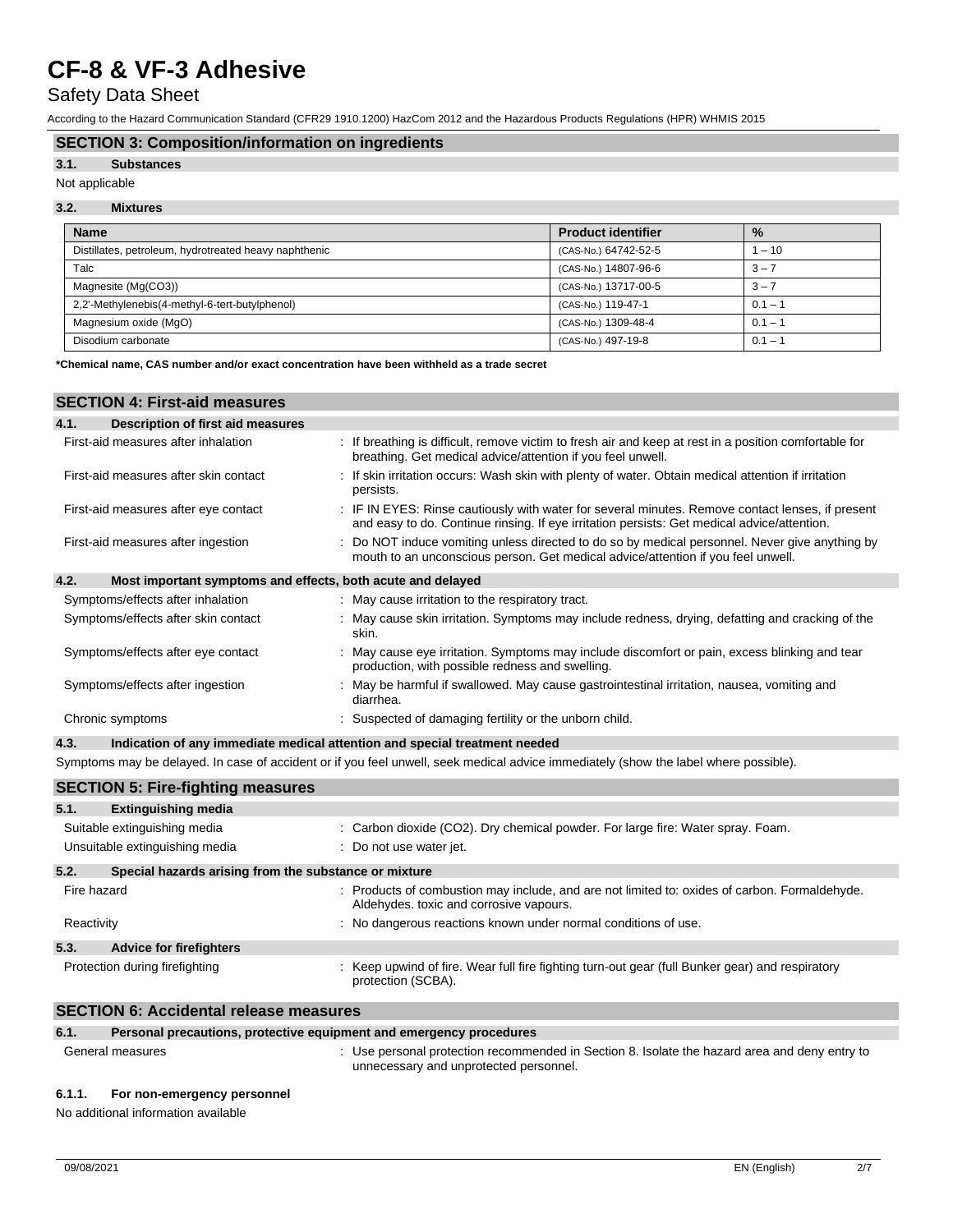## Safety Data Sheet

According to the Hazard Communication Standard (CFR29 1910.1200) HazCom 2012 and the Hazardous Products Regulations (HPR) WHMIS 2015

| 6.1.2.                                                                              | For emergency responders                                     |                                                                                                                                                                                                                                                                                                                                                                                     |  |  |
|-------------------------------------------------------------------------------------|--------------------------------------------------------------|-------------------------------------------------------------------------------------------------------------------------------------------------------------------------------------------------------------------------------------------------------------------------------------------------------------------------------------------------------------------------------------|--|--|
|                                                                                     | No additional information available                          |                                                                                                                                                                                                                                                                                                                                                                                     |  |  |
| 6.2.                                                                                | <b>Environmental precautions</b>                             |                                                                                                                                                                                                                                                                                                                                                                                     |  |  |
|                                                                                     | Prevent entry to sewers and public waters.                   |                                                                                                                                                                                                                                                                                                                                                                                     |  |  |
| 6.3.                                                                                | Methods and material for containment and cleaning up         |                                                                                                                                                                                                                                                                                                                                                                                     |  |  |
|                                                                                     | For containment                                              | : Absorb and/or contain spill with inert material (sand, vermiculite or other appropriate material),<br>then place in suitable container. Do not flush into surface water or sewer system. Wear<br>recommended personal protective equipment.                                                                                                                                       |  |  |
|                                                                                     | Methods for cleaning up                                      | : Sweep or shovel spills into appropriate container for disposal. Minimise generation of dust.<br>Provide ventilation.                                                                                                                                                                                                                                                              |  |  |
| 6.4.                                                                                | Reference to other sections                                  |                                                                                                                                                                                                                                                                                                                                                                                     |  |  |
| For further information refer to section 8: "Exposure controls/personal protection" |                                                              |                                                                                                                                                                                                                                                                                                                                                                                     |  |  |
| <b>SECTION 7: Handling and storage</b>                                              |                                                              |                                                                                                                                                                                                                                                                                                                                                                                     |  |  |
| 7.1.                                                                                | <b>Precautions for safe handling</b>                         |                                                                                                                                                                                                                                                                                                                                                                                     |  |  |
|                                                                                     | Precautions for safe handling                                | : Obtain special instructions before use. Do not handle until all safety precautions have been<br>read and understood. Avoid contact with skin, eyes and clothing. Avoid breathing<br>dust/fume/gas/mist/vapours/spray. Do not swallow. Do not eat, drink or smoke when using this<br>product. Use only outdoors or in a well-ventilated area. Handle and open container with care. |  |  |
|                                                                                     | Hygiene measures                                             | : Contaminated work clothing should not be allowed out of the workplace. Take off immediately<br>all contaminated clothing and wash it before reuse. Wash hands, forearms and face thoroughly<br>after handling.                                                                                                                                                                    |  |  |
| 7.2.                                                                                | Conditions for safe storage, including any incompatibilities |                                                                                                                                                                                                                                                                                                                                                                                     |  |  |

| 7.2. | Conditions for safe storage, including any incompatibilities |                                                                                                                          |  |
|------|--------------------------------------------------------------|--------------------------------------------------------------------------------------------------------------------------|--|
|      | Storage conditions                                           | : Keep out of the reach of children. Store locked up. Store tightly closed in a dry, cool and well-<br>ventilated place. |  |

## **SECTION 8: Exposure controls/personal protection**

## **8.1. Control parameters**

| <b>CF-8 &amp; VF-3 Adhesive</b>                           |                                                                              |  |
|-----------------------------------------------------------|------------------------------------------------------------------------------|--|
| No additional information available                       |                                                                              |  |
| Talc (14807-96-6)                                         |                                                                              |  |
| USA - ACGIH - Occupational Exposure Limits                |                                                                              |  |
| <b>ACGIH chemical category</b>                            | Not Classifiable as a Human Carcinogen containing no asbestos fibers         |  |
| USA - OSHA - Occupational Exposure Limits                 |                                                                              |  |
| Local name                                                | Talc (not containing asbestos) (Silicates (less than 1% crystalline silica)) |  |
| OSHA PEL TWA [2]                                          | 20 mppcf                                                                     |  |
| Remark (OSHA)                                             | Table Z-3. CAS No. source: eCFR Table Z-1.                                   |  |
| Regulatory reference (US-OSHA)                            | <b>OSHA Annotated Table Z-3 Mineral Dusts</b>                                |  |
| USA - IDLH - Occupational Exposure Limits                 |                                                                              |  |
| <b>IDLH</b>                                               | 1000 mg/m <sup>3</sup> (containing no asbestos and <1% quartz)               |  |
| <b>USA - NIOSH - Occupational Exposure Limits</b>         |                                                                              |  |
| <b>NIOSH REL TWA</b>                                      | 2 mg/m <sup>3</sup> (containing no Asbestos and <1% Quartz-respirable dust)  |  |
| Magnesite (Mg(CO3)) (13717-00-5)                          |                                                                              |  |
| <b>USA - OSHA - Occupational Exposure Limits</b>          |                                                                              |  |
| OSHA PEL TWA [1]                                          | 15 mg/m <sup>3</sup> (total dust)                                            |  |
|                                                           | 5 mg/m <sup>3</sup> (respirable fraction)                                    |  |
| 2,2'-Methylenebis(4-methyl-6-tert-butylphenol) (119-47-1) |                                                                              |  |
| No additional information available                       |                                                                              |  |
| Magnesium oxide (MgO) (1309-48-4)                         |                                                                              |  |
| USA - ACGIH - Occupational Exposure Limits                |                                                                              |  |
| <b>ACGIH OEL TWA</b>                                      | 10 mg/m <sup>3</sup> (inhalable particulate matter)                          |  |
| ACGIH chemical category                                   | Not Classifiable as a Human Carcinogen                                       |  |
| <b>USA - OSHA - Occupational Exposure Limits</b>          |                                                                              |  |
| OSHA PEL TWA [1]                                          | 15 mg/m <sup>3</sup> (fume, total particulate)                               |  |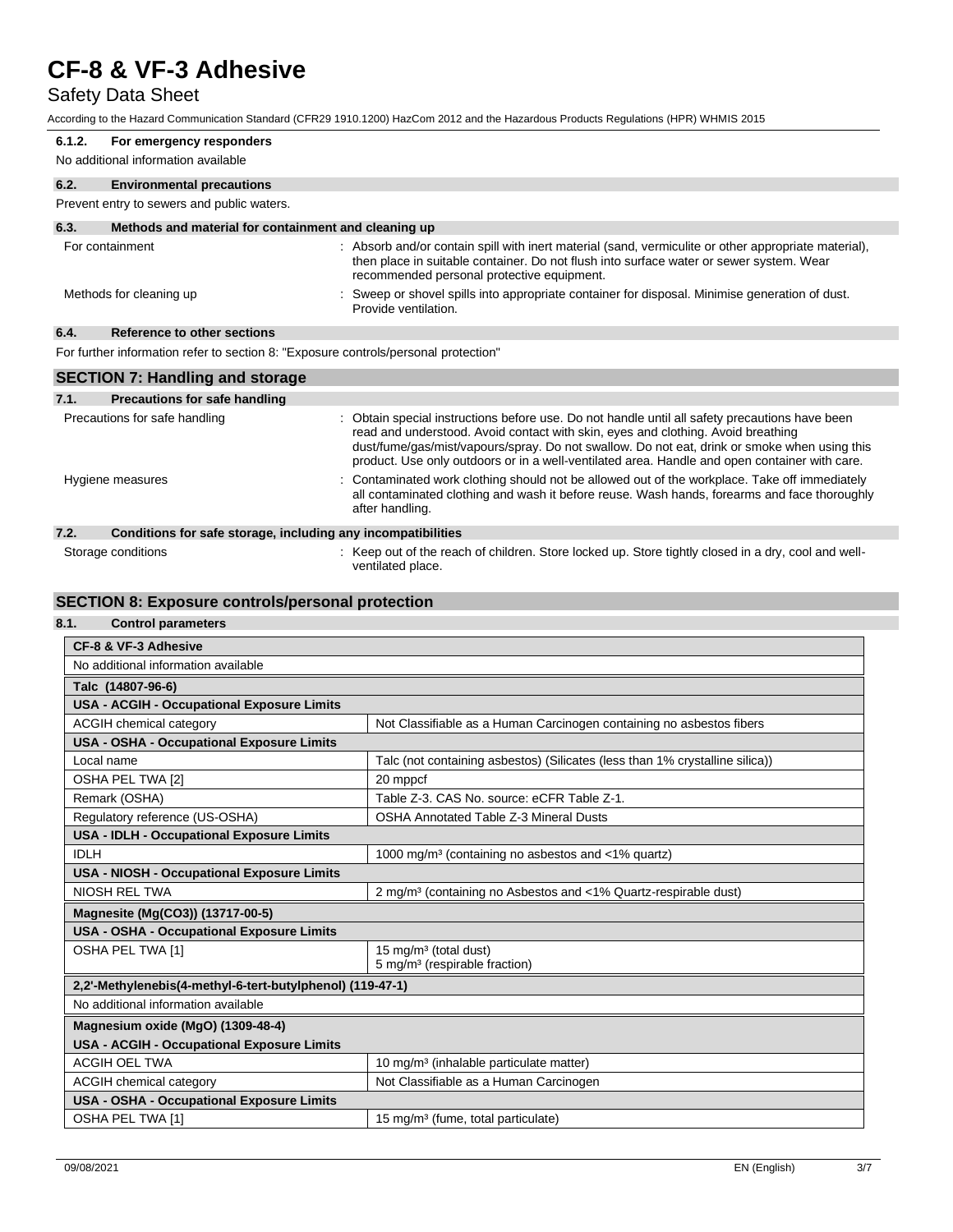## Safety Data Sheet

According to the Hazard Communication Standard (CFR29 1910.1200) HazCom 2012 and the Hazardous Products Regulations (HPR) WHMIS 2015

| <b>USA - IDLH - Occupational Exposure Limits</b> |                                                                                                                                                                                                                                                  |  |  |
|--------------------------------------------------|--------------------------------------------------------------------------------------------------------------------------------------------------------------------------------------------------------------------------------------------------|--|--|
| <b>IDLH</b>                                      | $750$ mg/m <sup>3</sup> (fume)                                                                                                                                                                                                                   |  |  |
| Disodium carbonate (497-19-8)                    |                                                                                                                                                                                                                                                  |  |  |
| No additional information available              |                                                                                                                                                                                                                                                  |  |  |
|                                                  | Distillates, petroleum, hydrotreated heavy naphthenic (64742-52-5)                                                                                                                                                                               |  |  |
| No additional information available              |                                                                                                                                                                                                                                                  |  |  |
| 8.2.<br><b>Exposure controls</b>                 |                                                                                                                                                                                                                                                  |  |  |
| Appropriate engineering controls                 | : Ensure good ventilation of the work station.                                                                                                                                                                                                   |  |  |
| Hand protection                                  | : Wear suitable gloves resistant to chemical penetration. Natural rubber gloves. Nitrile rubber<br>gloves. Butyl rubber gloves. Neoprene rubber gloves.                                                                                          |  |  |
| Eye protection                                   | : Safety glasses or goggles are recommended when using product.                                                                                                                                                                                  |  |  |
| Skin and body protection                         | : Wear suitable protective clothing.                                                                                                                                                                                                             |  |  |
| Respiratory protection                           | : In case of insufficient ventilation, wear suitable respiratory equipment. Respirator selection<br>must be based on known or anticipated exposure levels, the hazards of the product and the<br>safe working limits of the selected respirator. |  |  |
| Environmental exposure controls                  | : Avoid release to the environment.                                                                                                                                                                                                              |  |  |
| Other information                                | : Handle in accordance with good industrial hygiene and safety procedures. Do not eat, drink or<br>smoke when using this product.                                                                                                                |  |  |

## **SECTION 9: Physical and chemical properties**

### **9.1. Information on basic physical and chemical properties**

| Physical state                             | Solid<br>$\ddot{\phantom{a}}$ |
|--------------------------------------------|-------------------------------|
| Appearance                                 | Not applicable                |
| Colour                                     | Not applicable                |
| Odour                                      | Not applicable                |
| Odour threshold                            | Not applicable                |
| рH                                         | Not applicable                |
| Melting point                              | Not applicable                |
| Freezing point                             | Not applicable                |
| Boiling point                              | Not applicable                |
| Flash point                                | Not applicable                |
| Relative evaporation rate (butylacetate=1) | Not applicable                |
| Flammability (solid, gas)                  | Not flammable.                |
| Vapour pressure                            | Not applicable                |
| Relative vapour density at 20 °C           | Not applicable                |
| Relative density                           | 0.97<br>$\ddot{\phantom{a}}$  |
| Solubility                                 | Not applicable                |
| Partition coefficient n-octanol/water      | Not applicable                |
| Auto-ignition temperature                  | Not applicable                |
| Decomposition temperature                  | Not applicable                |
| Viscosity, kinematic                       | Not applicable                |
| Viscosity, dynamic                         | Not applicable                |
| <b>Explosive limits</b>                    | Not applicable                |
| <b>Explosive properties</b>                | Not applicable                |
| Oxidising properties                       | Not applicable                |
| <b>Other information</b><br>9.2.           |                               |
| Softening point                            | 90 °C (194 °F)                |

## **SECTION 10: Stability and reactivity**

#### **10.1. Reactivity**

No dangerous reactions known under normal conditions of use.

### **10.2. Chemical stability**

Stable under normal conditions.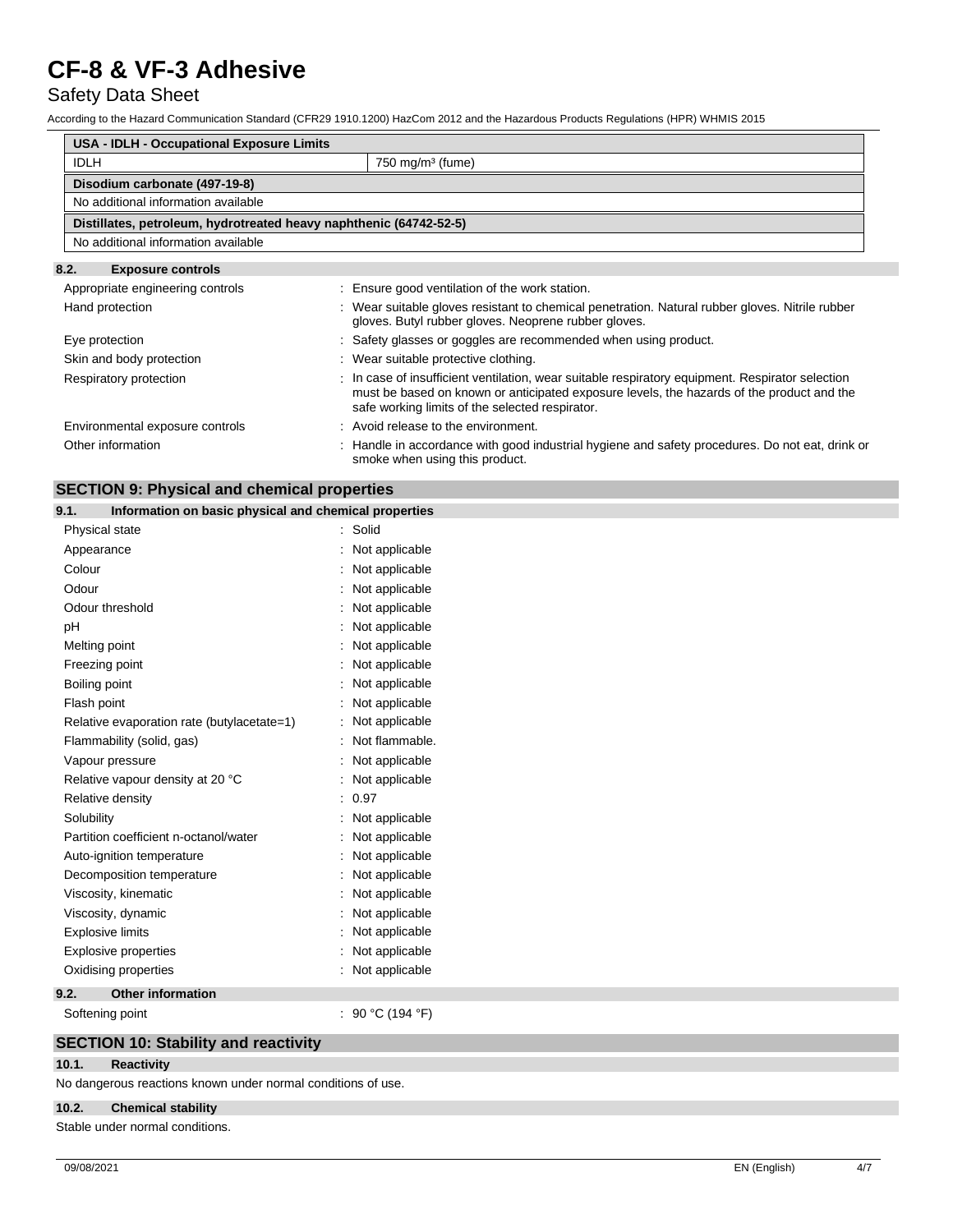## Safety Data Sheet

According to the Hazard Communication Standard (CFR29 1910.1200) HazCom 2012 and the Hazardous Products Regulations (HPR) WHMIS 2015

### **10.3. Possibility of hazardous reactions**

No dangerous reactions known under normal conditions of use.

#### **10.4. Conditions to avoid**

Heat. Incompatible materials.

#### **10.5. Incompatible materials**

Oxidizing agents.

#### **10.6. Hazardous decomposition products**

May include, and are not limited to: oxides of carbon. Formaldehyde. Aldehydes. Hydrocarbons. methane. Propane. butene isomers. dimethylpropane isomers. dimethylheptane isomers. Formic acid. Acetone. Peroxides may be formed on prolonged contact with air. Toxic and corrosive vapours may be released.

| <b>SECTION 11: Toxicological information</b>                       |                                                                                                                                                                                                                |
|--------------------------------------------------------------------|----------------------------------------------------------------------------------------------------------------------------------------------------------------------------------------------------------------|
| 11.1.<br>Information on toxicological effects                      |                                                                                                                                                                                                                |
| Acute toxicity (oral)                                              | : Not applicable                                                                                                                                                                                               |
| Acute toxicity (dermal)                                            | : Not applicable                                                                                                                                                                                               |
| Acute toxicity (inhalation)                                        | : Not applicable                                                                                                                                                                                               |
| Talc (14807-96-6)                                                  |                                                                                                                                                                                                                |
| LD50 oral rat                                                      | > 5000 mg/kg bodyweight Animal: rat, Animal sex: male, Guideline: OECD Guideline 423<br>(Acute Oral toxicity - Acute Toxic Class Method)                                                                       |
| LD50 dermal rat                                                    | > 2000 mg/kg bodyweight Animal: rat, Guideline: OECD Guideline 402 (Acute Dermal Toxicity)                                                                                                                     |
| LC50 inhalation rat                                                | > 2.1 mg/l air Animal: rat, Guideline: OECD Guideline 403 (Acute Inhalation Toxicity),<br>Guideline: EU Method B.2 (Acute Toxicity (Inhalation)), Guideline: EPA OPPTS 870.1300<br>(Acute inhalation toxicity) |
| 2,2'-Methylenebis(4-methyl-6-tert-butylphenol) (119-47-1)          |                                                                                                                                                                                                                |
| LD50 oral rat                                                      | > 10000 mg/kg                                                                                                                                                                                                  |
| LD50 dermal rabbit                                                 | > 10000 mg/kg                                                                                                                                                                                                  |
| Magnesium oxide (MgO) (1309-48-4)                                  |                                                                                                                                                                                                                |
| LD50 oral rat                                                      | 3870 mg/kg                                                                                                                                                                                                     |
| Disodium carbonate (497-19-8)                                      |                                                                                                                                                                                                                |
| LD50 oral rat                                                      | 4090 mg/kg                                                                                                                                                                                                     |
| LD50 dermal rabbit                                                 | > 2000 mg/kg bodyweight Animal: rabbit, Guideline: other: EPA 16 CFR 1500.40                                                                                                                                   |
| LC50 inhalation rat                                                | 2300 mg/m <sup>3</sup> (Exposure time: 2 h)                                                                                                                                                                    |
| Distillates, petroleum, hydrotreated heavy naphthenic (64742-52-5) |                                                                                                                                                                                                                |
| LD50 oral rat                                                      | > 5000 mg/kg                                                                                                                                                                                                   |
| LD50 dermal rabbit                                                 | > 5000 mg/kg                                                                                                                                                                                                   |
| Skin corrosion/irritation                                          | : Not applicable                                                                                                                                                                                               |
| Serious eye damage/irritation                                      | : Not applicable                                                                                                                                                                                               |
| Respiratory or skin sensitisation                                  | : Not applicable                                                                                                                                                                                               |
| Germ cell mutagenicity                                             | : Not applicable                                                                                                                                                                                               |
| Carcinogenicity                                                    | : Not applicable                                                                                                                                                                                               |
| Talc (14807-96-6)                                                  |                                                                                                                                                                                                                |
| IARC group                                                         | 3 - Not classifiable                                                                                                                                                                                           |
| National Toxicology Program (NTP) Status                           | 1 - Evidence of Carcinogenicity                                                                                                                                                                                |
| 2,2'-Methylenebis(4-methyl-6-tert-butylphenol) (119-47-1)          |                                                                                                                                                                                                                |
| NOAEL (chronic, oral, animal/male, 2 years)                        | 12.7 mg/kg bodyweight Animal: rat, Animal sex: male, Remarks on results: other:Effect type:<br>toxicity (migrated information)                                                                                 |
| NOAEL (chronic, oral, animal/female, 2 years)                      | 15.1 mg/kg bodyweight Animal: rat, Animal sex: female, Remarks on results: other: Effect type:<br>toxicity (migrated information)                                                                              |
| Reproductive toxicity                                              | : Suspected of damaging fertility or the unborn child.                                                                                                                                                         |
| STOT-single exposure                                               | : Not applicable                                                                                                                                                                                               |
| STOT-repeated exposure                                             | : Not applicable                                                                                                                                                                                               |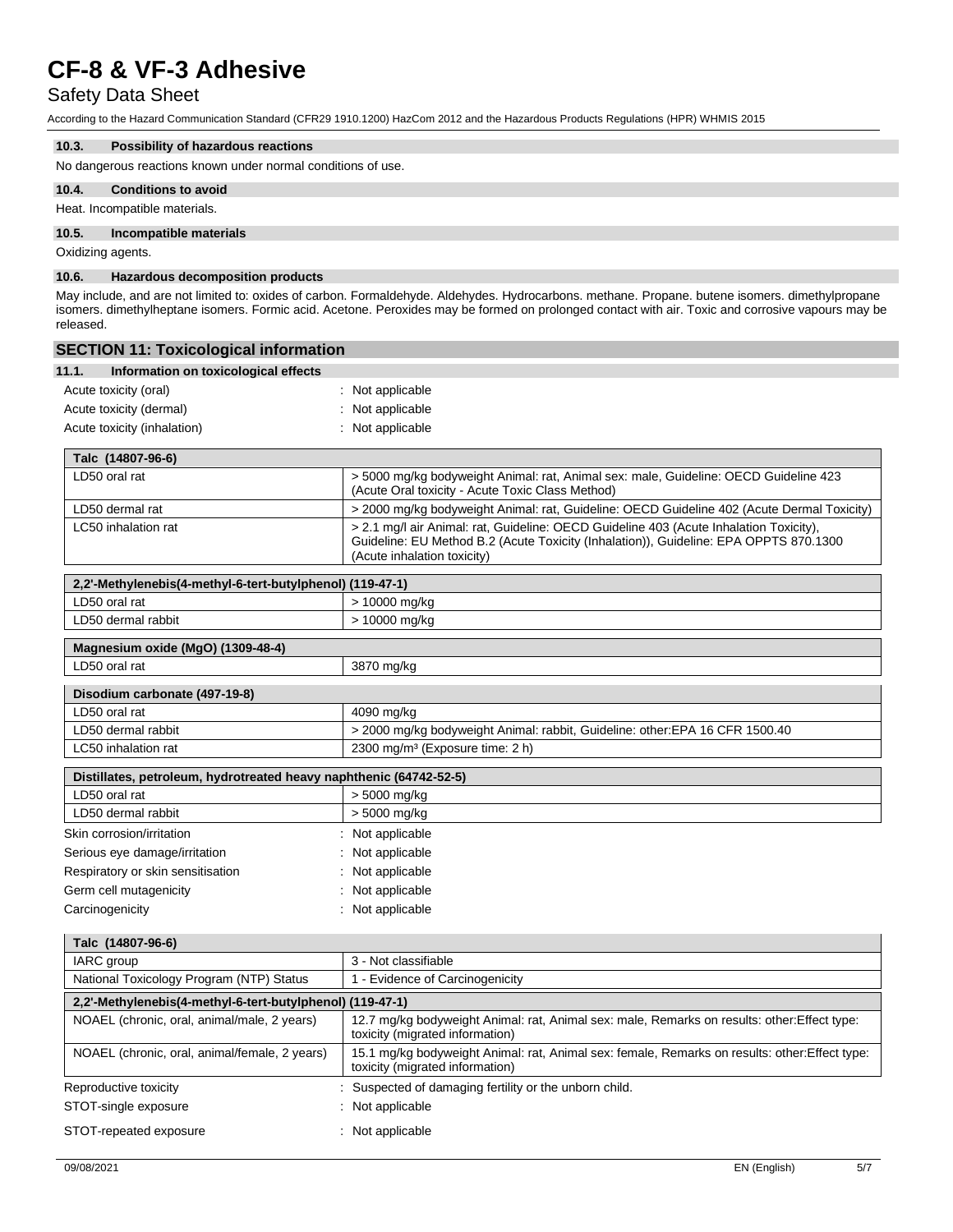## Safety Data Sheet

According to the Hazard Communication Standard (CFR29 1910.1200) HazCom 2012 and the Hazardous Products Regulations (HPR) WHMIS 2015

| Talc (14807-96-6)                                                  |                                                                                                                                                  |  |  |
|--------------------------------------------------------------------|--------------------------------------------------------------------------------------------------------------------------------------------------|--|--|
| NOAEL (oral, rat, 90 days)                                         | 100 mg/kg bodyweight Animal: rat, Guideline: OECD Guideline 452 (Chronic Toxicity Studies)                                                       |  |  |
| Distillates, petroleum, hydrotreated heavy naphthenic (64742-52-5) |                                                                                                                                                  |  |  |
| LOAEL (oral, rat, 90 days)                                         | 125 mg/kg bodyweight Animal: rat, Animal sex: male, Guideline: OECD Guideline 408<br>(Repeated Dose 90-Day Oral Toxicity in Rodents)             |  |  |
| NOAEL (dermal, rat/rabbit, 90 days)                                | $\approx$ 1000 mg/kg bodyweight Animal: rabbit, Guideline: OECD Guideline 410 (Repeated Dose<br>Dermal Toxicity: 21/28-Day Study)                |  |  |
| Aspiration hazard                                                  | : Not applicable                                                                                                                                 |  |  |
|                                                                    |                                                                                                                                                  |  |  |
| Symptoms/effects after inhalation                                  | : May cause irritation to the respiratory tract.                                                                                                 |  |  |
| Symptoms/effects after skin contact                                | : May cause skin irritation. Symptoms may include redness, drying, defatting and cracking of the<br>skin.                                        |  |  |
| Symptoms/effects after eye contact                                 | : May cause eye irritation. Symptoms may include discomfort or pain, excess blinking and tear<br>production, with possible redness and swelling. |  |  |
| Symptoms/effects after ingestion                                   | : May be harmful if swallowed. May cause gastrointestinal irritation, nausea, vomiting and<br>diarrhea.                                          |  |  |
| Chronic symptoms                                                   | : Suspected of damaging fertility or the unborn child.                                                                                           |  |  |
| Other information                                                  | : Likely routes of exposure: ingestion, inhalation, skin and eye.                                                                                |  |  |

## **SECTION 12: Ecological information**

| 12.1.<br><b>Toxicity</b>                                           |                                                                               |  |
|--------------------------------------------------------------------|-------------------------------------------------------------------------------|--|
| Ecology - general                                                  | : May cause long-term adverse effects in the aquatic environment.             |  |
| Talc (14807-96-6)                                                  |                                                                               |  |
| LC50 - Fish [1]                                                    | > 100 g/l (Exposure time: 96 h - Species: Brachydanio rerio [semi-static])    |  |
| LC50 - Fish [2]                                                    | 110000 mg/l Test organisms (species): other:                                  |  |
| NOEC (chronic)                                                     | 1459798 mg/l Test organisms (species): other: Duration: '30 d'                |  |
| 2,2'-Methylenebis(4-methyl-6-tert-butylphenol) (119-47-1)          |                                                                               |  |
| EC50 - Crustacea [1]                                               | > 4.8 mg/l Test organisms (species): Daphnia magna                            |  |
| LOEC (chronic)                                                     | 0.89 mg/l Test organisms (species): Daphnia magna Duration: '21 d'            |  |
| NOEC (chronic)                                                     | 0.34 mg/l Test organisms (species): Daphnia magna Duration: '21 d'            |  |
| Disodium carbonate (497-19-8)                                      |                                                                               |  |
| LC50 - Fish [1]                                                    | 300 mg/l (Exposure time: 96 h - Species: Lepomis macrochirus [static])        |  |
| EC50 - Crustacea [1]                                               | 265 mg/l (Exposure time: 48 h - Species: Daphnia magna)                       |  |
| LC50 - Fish [2]                                                    | 310 - 1220 mg/l (Exposure time: 96 h - Species: Pimephales promelas [static]) |  |
| EC50 - Crustacea [2]                                               | 200 - 227 mg/l Test organisms (species): Ceriodaphnia sp.                     |  |
| Distillates, petroleum, hydrotreated heavy naphthenic (64742-52-5) |                                                                               |  |
| LC50 - Fish [1]                                                    | > 5000 mg/l (Exposure time: 96 h - Species: Oncorhynchus mykiss)              |  |
| EC50 - Crustacea [1]                                               | > 1000 mg/l (Exposure time: 48 h - Species: Daphnia magna)                    |  |

## **12.2. Persistence and degradability**

| CF-8 & VF-3 Adhesive          |                     |  |
|-------------------------------|---------------------|--|
| <br>istence and degradability | established.<br>Not |  |
|                               |                     |  |

## **12.3. Bioaccumulative potential**

| CF-8 & VF-3 Adhesive          |                            |  |  |  |
|-------------------------------|----------------------------|--|--|--|
| Bioaccumulative potential     | Not established.           |  |  |  |
| Talc (14807-96-6)             |                            |  |  |  |
| BCF - Fish [1]                | (no known bioaccumulation) |  |  |  |
| Disodium carbonate (497-19-8) |                            |  |  |  |
| BCF - Fish [1]                | (no bioaccumulation)       |  |  |  |

## **12.4. Mobility in soil**

No additional information available

## **12.5. Other adverse effects**

Other information  $\qquad \qquad$ : No other effects known.